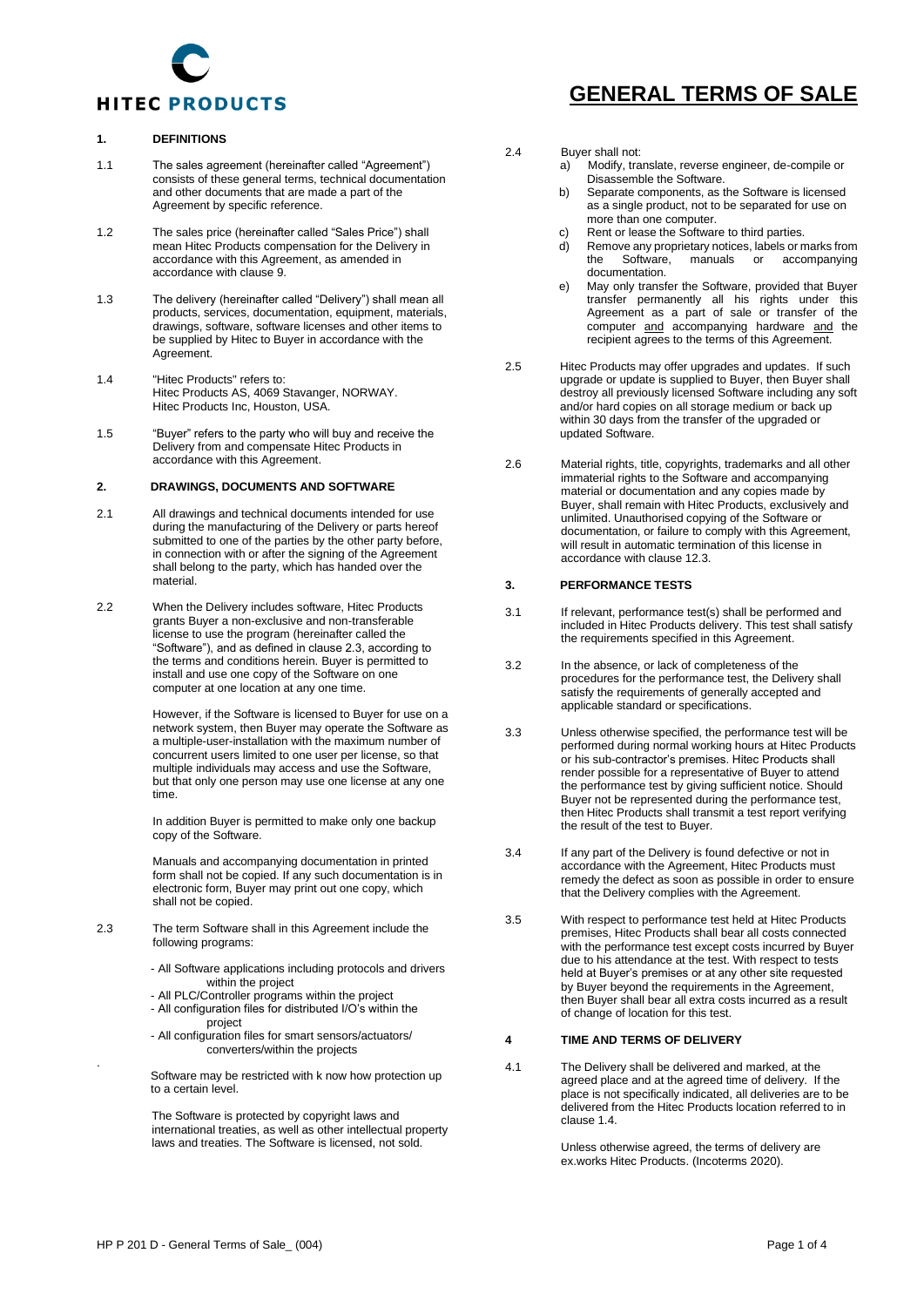

- 4.2 If Hitec Products has reason to expect that any part of the Delivery will be delayed, written notice shall immediately be given to Buyer about this. Hitec Products shall within 10 days after such warning give written notice about:
	- a) The reason for, and the extent of the delay<br>b) Efforts done or planned by Hitec Products Efforts done or planned by Hitec Products to avoid or reduce the delay
- 4.3 If the delay is due to force majeure, Hitec Products can ask for an extension of the delivery time in accordance with clause 9, provided that such request is forwarded without undue delay.
- 4.4 Hitec Products reserves the right to change the Sales Price should any changes occur with respect to customs duty rates, other duties and taxes, or currency exchange rates between Norwegian kroner and relevant currencies.

## **5 TITLE**

- 5.1 The Delivery will become Buyer's property progressively as the work is performed and paid. Materials and equipment, which are intended to form part of the Delivery, will be Buyer's property when Buyer has paid for the material and equipment.
- 5.2 Hitec Products shall, as far as possible, store the Delivery and/or parts thereof separated from other objects belonging to Hitec Products or third parties.

#### **6. PAYMENT AND AUDIT**

- 6.1 Buyer shall, unless otherwise agreed, or unless the Buyer has within 20 days after receipt of the invoice in writing disputed the invoiced amount, pay the Sales Price to Hitec Products within 30 days after receipt of the invoice.
- 6.2 Buyer shall have the right to audit all documentation concerning supplies from Hitec Products, which will be paid on a reimbursable basis by Buyer. Buyer shall have this right for the duration of the Agreement and for two calendar years following the year in which delivery was effected.
- 6.3 Unless otherwise agreed upon, payment shall be made as follows: 1/3 at the signing of the Agreement 1/3 at date of submission of design documents to Buyer 1/3 at the time Buyer accept FAT as specified in the Agreement If letter of credit shall be raised, buyer shall pay all costs in connection with the opening and handling of it.
- 6.4 Should Buyer fail to pay within due dates(s), Hitec Products shall be entitled to as from due date to charge interest on overdue payments corresponding to 1,0 % per month.
- 6.5 Should Buyer fail to pay the amount due within a period of 2 (two) months due to other reasons than stipulated in clause 13, Hitec Products shall be entitled in writing to terminate the Agreement in accordance with clause 12.3.

#### **7. ASSIGNMENTS AND SUB-CONTRACTING**

- 7.1 Hitec Products shall not assign the Agreement, without the written approval of Buyer. Use of contract labour, well-qualified sub-contractors and relevant purchases do not require such approval.
- 7.2 Buyer shall not assign his rights and obligations according to Agreement to a third party without the written approval of Hitec Products.

# **GENERAL TERMS OF SALE**

#### **8. INSPECTIONS**

8.1 The Buyer or his authorised representative shall have the right to make any inspection or test at the facilities of Hitec Products and his sub-contractors which the Buyer deems necessary in order to ensure delivery in accordance with this Agreement.

## **9. VARIATION ORDERS**

- 9.1 Buyer may give, or Hitec Products may request, a variation order (hereinafter called "Variation Order") specifying increases or reductions in scope, character, quality, kind or performance of the Delivery or any part of these, as well as changes in delivery time, provided that these variations are within what could reasonably have been expected by the parties when the Agreement was entered into.
- 9.2 Before Buyer issues a Variation Order, Hitec Products shall, within 20 days after receipt of inquiry or after issue of the request, give Buyer a specification containing the following:
	- a) Description of the scope of the Variation Order.<br>b) Effect on Sales Price
	- b) Effect on Sales Price.<br>c) Effect on delivery time
	- Effect on delivery time.
- 9.3 Buyer shall decide upon Hitec Products specifications as mentioned in clause 9.2 within 20 days after receipt of such specifications.
- 9.4 Unless otherwise specified in the Agreement, the effects of the Variation Order will be established through negotiations.
- 9.5 A Variation Order shall be referred to as such. It shall contain a complete description of the effects of the Variation Order for the Agreement. Effects not stated in the original Variation Order, shall be described in an addendum to the Variation Order.

## **10. CANCELLATION**

10.1 Buyer can cancel the Agreement by informing Hitec Products in writing. Buyer shall in such event pay Hitec Products for work already performed, relevant commitments already made and any other unavoidable direct expenses incurred by Hitec Products due to the cancellation. In addition to this a cancellation fee shall be paid equalling six per cent of the Sales Price.

#### **11. WARRANTY**

- 11.1 Hitec Products guarantees that the Delivery conforms to the technical documentation, and that any design and engineering performed by Hitec Products is suitable for the intended purpose and use of the Delivery.
- 11.2 Unless otherwise agreed, the warranty period expires twelve months after the actual delivery date of the Delivery to Buyer.
- 11.3 If Hitec Products has carried out any rectification work during the warranty period, a new twelve month warranty period comes into effect for that part of the Delivery which has been rectified, starting on the completion date for the rectification work.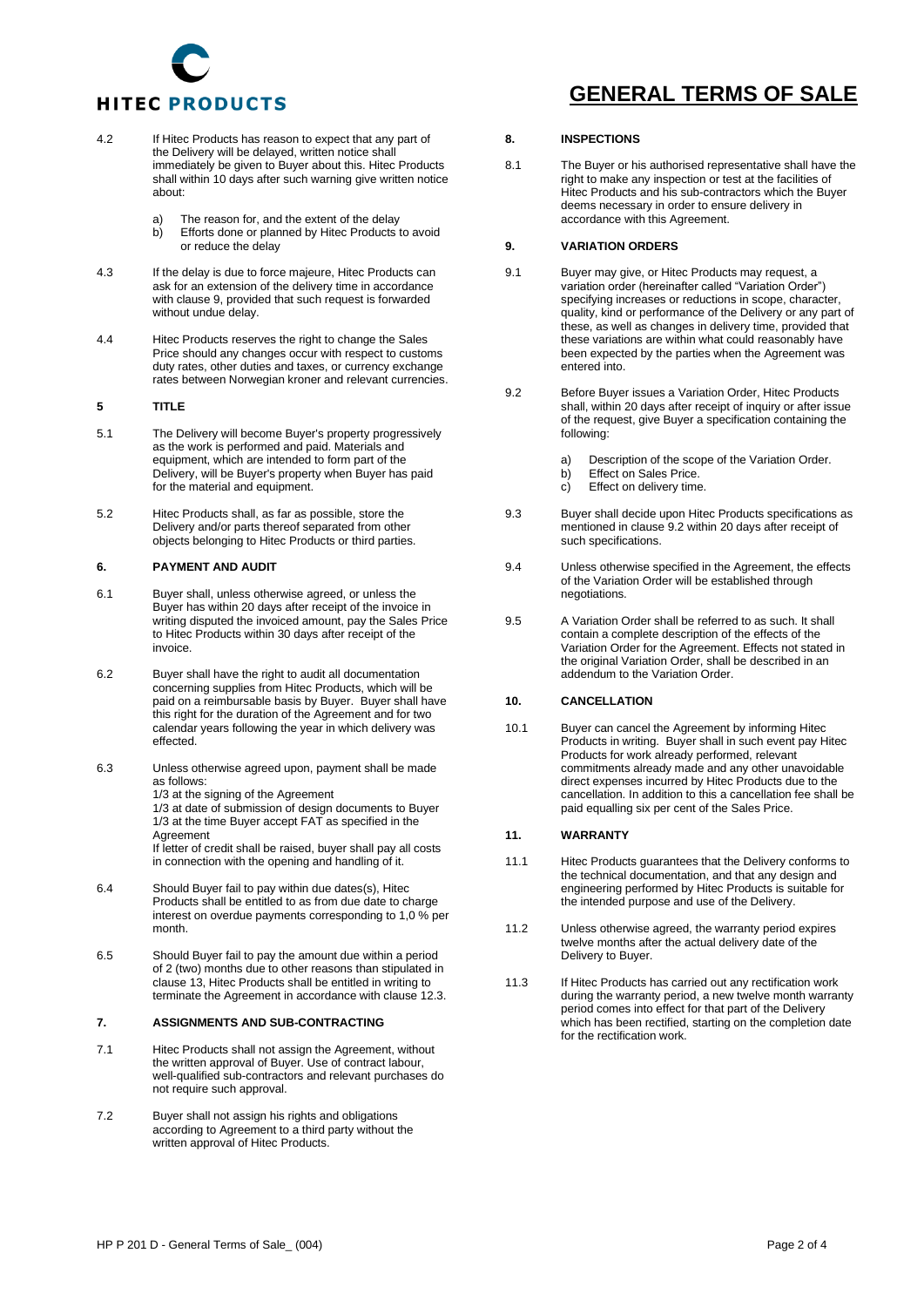

11.4 The Software is developed by use of state of the art and well-recognised tools, and is customised and tested for Buyer's intended purpose.

> If, within the time limit set forth in clause 11.2, any defect in the Delivery caused by breach of Hitec Products obligations under this clause 11.4, should be discovered, then Hitec Products will, at its option, provide Buyer with corrected Software at no charge or refund Buyer the amount paid for the Software, provided that the defective items are returned to Hitec Products as soon as possible and within the warranty period. Any misuse or unauthorised modification of the Software will void this limited warranty.

> Except for the above expressly limited warranties, Hitec Products makes no warranty, representation, promise or guarantee either expressed or implied, statutory or otherwise, with respect to the Software, use of documentation or related technical support, including their quality, performance, merchantability or fitness for particular purposes.

11.5 Hitec Products liability for rectification work under this clause 11 shall not in any event exceed an aggregate amount of 25 % of the Sales Price.

## **12. DEFAULT**

12.1 Should defects occur during the warranty period set out in clause 11.2 and 11.3, Hitec Products shall immediately, or, later if so required by Buyer, make the necessary rectification at no cost to Buyer.

> Should Hitec Products not be able to rectify the defect within a reasonable period after the claims, then Buyer can himself, do the rectification work at Hitec Products cost and risk. Buyer shall in such case inform Hitec Products without delay.

When rectification work is carried out outside Hitec Products premises, Buyer shall pay any travelling, accommodation and/or per diem costs from Hitec Products premises to and from the ship or offshore installation, accommodation on the ship or offshore installation and furnish Hitec Products necessary labour and material assistance if available.

- 12.2 Buyer may terminate this Agreement with immediate effect by giving written notice to Hitec Products due to one or more of the following situations:
	- a) Hitec Products becomes insolvent<br>b) Hitec Products is in substantial bre
	- Hitec Products is in substantial breach of the Agreement.

When the Delivery is specifically manufactured for Buyer and which Hitec Products can not otherwise dispose of without suffering a substantial loss, Buyer can not terminate the Agreement unless his purpose is considerably missed due to Hitec Products default.

- 12.3 Hitec Products may terminate this Agreement with immediate effect by giving written notice to Buyer due to Buyer's default as described in clause 2.6, or clause 6.5. Hitec Products should in such event be obliged to claim compensation from Buyer for the loss suffered by Hitec Products.
- 12.4 Neither party shall in any circumstances be liable for any indirect or consequential losses suffered by the other party.

## **13. FORCE MAJEURE**

13.1 Neither party shall be considered to be in default in performance of his obligations under this Agreement to

## **GENERAL TERMS OF SALE**

the extent it can be proved that such performance has been prevented due to Force Majeure.

- 13.2 Any party intending to claim Force Majeure, shall immediately give the other party written notice to the other party.
- 13.3 If a Force Majeure situation continues without interruption for 30 days or more, each of the parties shall be entitled to terminate the Agreement by written notice. Buyer can require title to the Delivery in its present condition at the time of cancellation, by paying a proportional part of the Sales Price.
- 13.4 For the sake of clarification, and notwithstanding the general meaning of an force majeure event being that force majeure event being that force majeure means an unforeseeable occurrence, the COVID-19 outbreak (the "Corona Virus") shall be regarded as force majeure, meaning that neither Party will be held to have defaulted on its contractual obligations to the extent that its performances has been hindered or prevented by the Corona Virus, either directly or indirectly, or any consequences thereof (and notwithstanding whether such consequences could or should have been foreseeable or not at the time the Contract was entered into).

However, for work performed offshore or at customers location, the Contractor shall be entitled to normal standby rates according to original agreement if Contractor, after mobilization, is hindered, prevented or instructed to suspend the performance of the Services due to the Corona Virus, either directly or indirectly, or any consequences thereof.

## **14. INSURANCE**

14.1 Hitec Products shall take out insurance covering the Delivery until actual delivery per Agreement has been effected.

#### 15. **LIABILITY AND INDEMNIFICATION**

- 15.1 As otherwise provided for herein, Buyer and Hitec Products shall indemnify and hold each other harmless from any claim concerning:
	- a) Injury to or death of their employees and
	- b) Loss of or damage to their respective properties
- 15.2 Buyer and Hitec Products will indemnify and hold each other harmless from any claims of whatever nature for damage or loss of third parties' equipment and assets or death or injury of third parties' personnel, as a result of Buyer respectively Hitec Products operations under this Agreement.
- 15.3 In no event shall Hitec Products be liable for any damages, whether arising from tort or contract, including damages or costs relating to loss of profit, business, goodwill, data or computer programs or any other direct, consequential or indirect damages arising out of the use or inability to use the program or accompanying documentation.

## **16. PATENTS ETC.**

16.1 Hitec Products is responsible for that the Delivery and the use of it do not infringe any third parties' patents or other industrial rights.